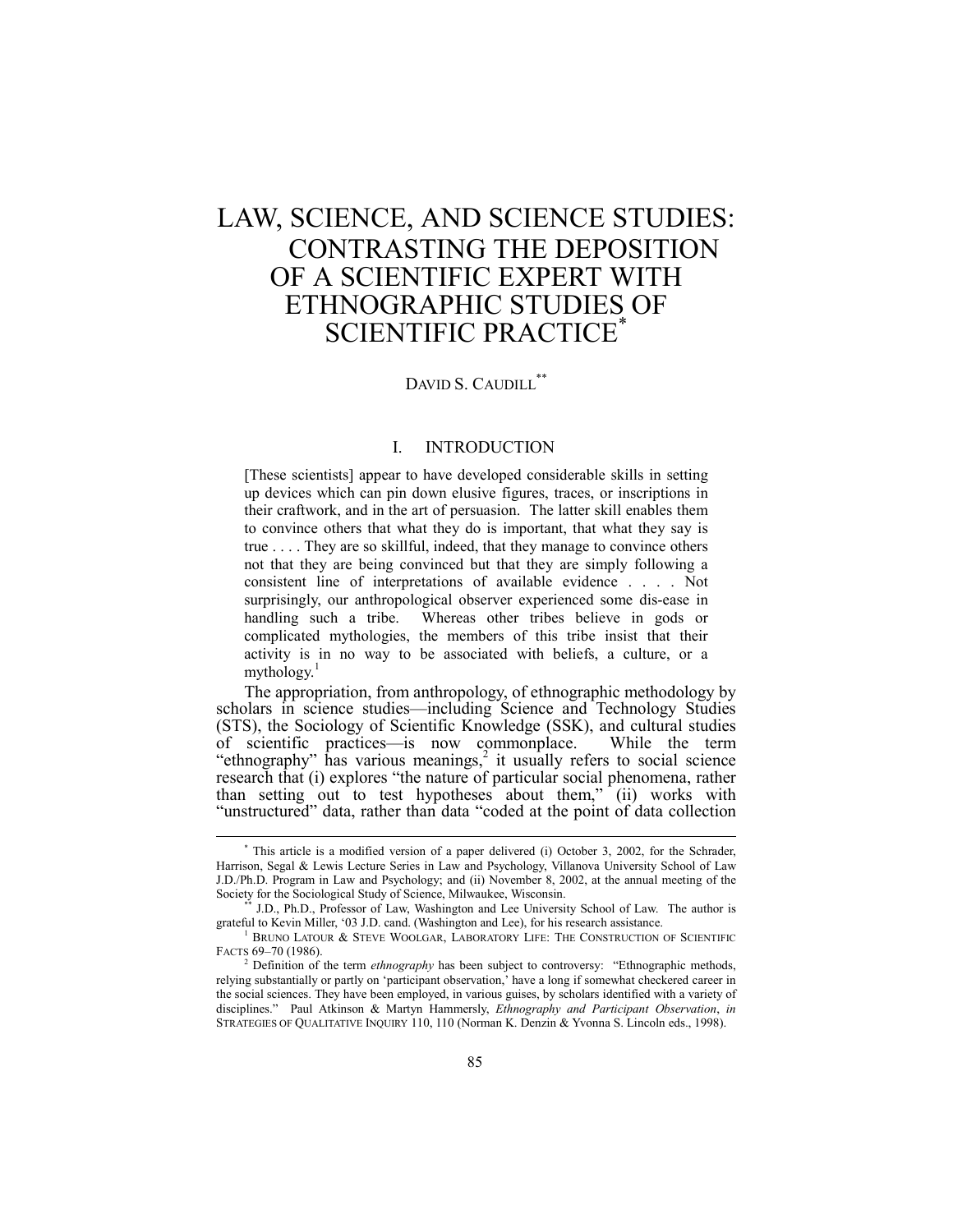in terms of a closed set of analytic categories," and (iii) investigates "a small number of cases, perhaps just one, in detail. $33$  In anthropology, the paradigm example of ethnography is the participant-observer of an exotic tribe or "traditional" culture, but the "application of ethnographic method by Western anthropologists and sociologists to the investigation of their own societies has been a central feature of twentieth-century social science.<sup> $34$ </sup> In science studies, the "tribe of scientists" has become the object of laboratory studies, exemplified by Bruno Latour's two-year study at the Salk Institute of Biological Studies in La Jolla, California. $\frac{5}{5}$  Just as the goal of traditional ethnography was to understand a foreign culture—by learning its language, developing key informants, etc.—the goal of ethnographic studies of scientific practices is to understand how science works.

Understanding science is also an ongoing project in the law, because "science has become, and will forever more be, a tool upon which the law must sometimes rely." While judges and lawyers "are not known for their expertise in science,<sup> $n^7$ </sup> new standards of scientific validity in *Daubert v*. Merrell Dow Pharmaceuticals, Inc.<sup>8</sup> and in the Federal Rules of Evidence<sup>9</sup> require that federal trial judges, and many state judges, act as gatekeepers, and that lawyers meet those standards when offering scientific expertise. Viewed optimistically, "there are signs that a 'third culture' is emerging in the law. This third culture would be one that integrates a sophisticated understanding of science into legal decision<br>making.<sup>717</sup>

Less encouraging are the results of a recent study of how well judges understand science and scientific method. "[T]he survey found that judges lacked the general scientific literacy required for the full application of the *Daubert* guidelines  $\ldots$  ... Indeed, many judges did not recognize their lack of understanding . . . .

<sup>&</sup>lt;sup>3</sup> See id. at 110-11. Ethnographic analysis usually involves "explicit interpretation of the meanings and functions of human actions, the product of which mainly takes the form of verbal descriptions and explanations, with quantification and statistical analysis playing a subordinate role at most.î *Id.* at 111.

<sup>4</sup> *Id.* at 113.

<sup>5</sup> *See generally* LATOUR & WOOLGAR, *supra* note 1.

<sup>6</sup> DAVID L. FAIGMAN, DAVID H. KAYE, MICHAEL J. SAKS, & JOSEPH SANDERS, SCIENCE IN THE LAW: SOCIAL AND BEHAVIORAL SCIENCE ISSUES, at vii (2002).

 $^7$  *Id.* at v.

<sup>8</sup> See Daubert v. Merrell Dow Pharm., Inc., 509 U.S. 579, 593-94 (1993) (science defined as involving testability, low error rate, peer-reviewed publication, and general acceptance in the scientific community).

<sup>9</sup> *See* Fed. R. Evid. 702 (scientific testimony should be based on sufficient data, reliable methodology, and reliable application of the methodology to the facts of the case).

<sup>10</sup> FAIGMAN ET AL., *supra* note 6, at v (citing JOHN BROCKMAN, THE THIRD CULTURE (1995) (emergence of "third culture" through increasing number of scientists writing for a general audience)).

 $11$  Shirley Dobbin, Sophia Gatowski, James Richardson, Gerald Ginsburg, Mara Merlino, & Veronica Dahir, *Applying Daubert: How Well Do Judges Understand Science and the Scientific Method?*, JUDICATURE, Mar/Apr 2002, at 247 (summarizing the results of these authors' research as reported in *Asking the Gatekeepers: A National Survey of Judges on Judging Expert Evidence in a Post-Daubert World,* 25 LAW & HUM. BEH. 433, 433-58 (2001)).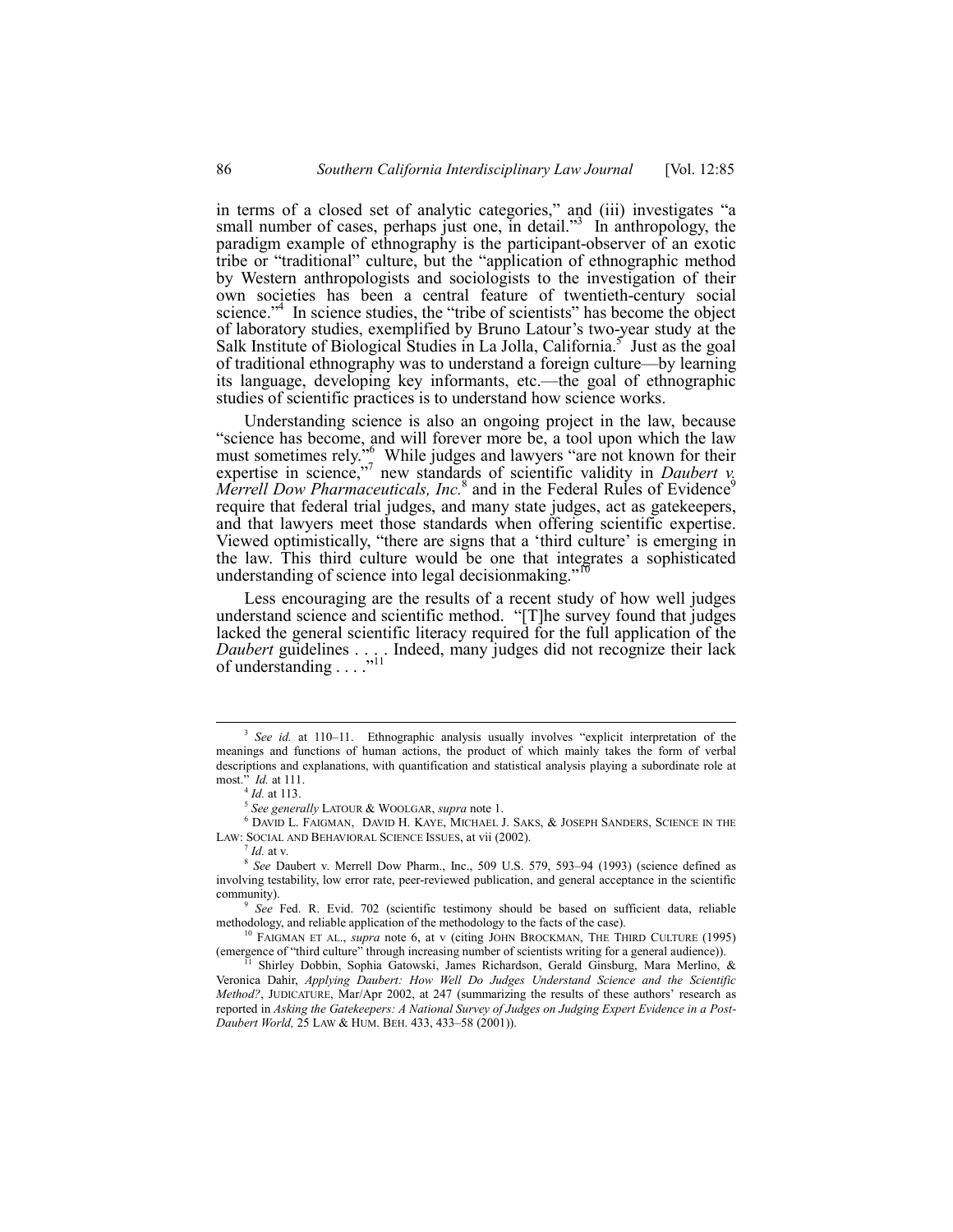In any event, the need for judges and lawyers to understand science is clear, which suggests that an interdisciplinary engagement with the field of science studies would be beneficial in law. Dissimilarities, however, between science studies and the project of developing sophisticated lawscience relations are immediately apparent.

Law-science relations are characterized by a certain idealization of, and dependence upon, science as a determinative source of stable knowledge for law.<sup>12</sup> This is neither to say that all "science" and all scientific "experts" are revered—for example, there is "junk science," and experts can be discredited—nor that science deals in timeless certainties. But, as to valid science and credible experts, law is not critical of science or its pretensions. In other words, law has adopted science's self-image, such that legal *accounts* of the scientific enterprise generally mirror the internal  $\alpha$  accounts of scientists themselves.<sup>13</sup> In science studies, however, the very product of the "discipline" has been an alternate account of the scientific enterprise that challenges both internal accounts and popular idealizations. For example, while an internal scientific or idealized account of the success of a new scientific theory may refer to a hypothesis that was confirmed by data collection, an alternative account may explain the success in terms of social circumstances, institutional authority, and rhetorical networks.<sup>14</sup> This can be, and has been, viewed as a critique of science itself,<sup>15</sup> though most proponents of such alternative accounts view their work as primarily descriptive *and* as critical only of idealized "accounting practices."<sup>16</sup> Far from trying to disprove the scientific theory under study, the contemporary science studies "accountant" usually engages in an "epistemologically symmetrical" analysis of scientific controversies. Rather than revealing the

[In formal literature, scientists] rely almost exclusively on what has been called an empiricist repertoire. Stylistically, this means that scientists write in a conventionally impersonal manner. By reducing explicit references to human agency to a minimum, authors construct texts in which the physical world often seems literally to speak and act for itself. When the author is allowed to appear in the text, he is presented either as being forced . . . to reach theoretical conclusions . . . by the unequivocal demands of the natural phenomena which he is studying or as being rigidly constrained by rules of experimental procedure.

*Id.* at 197. Criteria such as testability are often "presented as constituting a clear-cut, impersonal, unavoidable constraint on the choice of correct theories." *Id.* at 198. In such accounts, scientific theorizing, experiments, and corresponding publications and criticism in learned journals are constitutive—"essentially cognitive elements which have traditionally been supposed to be solely responsible for the constitution of scientific knowledge." Id. at 183. Compare with Daubert, 509 U.S. at 593-94 (valid science usually involves testability, low error rate, peer-reviewed publications, and general acceptance).

<sup>14</sup> *See generally* LATOUR & WOOLGAR, *supra* note 1.

<sup>15</sup> See generally PAUL GROSS & NORMAN LEVITT, HIGHER SUPERSTITIONS: THE ACADEMIC LEFT AND ITS QUARRELS WITH SCIENCE (1994).

<sup>16</sup> See Mulkay et al., *supra* note 13, at 198-99 (criticizing the "regular pattern of accounting" in internal scientific accounts, and recommending discourse analysis which would be "rather like a natural history of social accounting").

 <sup>12</sup> *See* David S. Caudill, *Ethnography and the Idealized Accounts of Science in Law*, 39 SAN DIEGO L. REV. 269, 272-80 (2002).

<sup>13</sup> *See, e.g.,* Michael Mulkay, Jonathan Potter, & Steven Yearley, *Why an Analysis of Scientific Discourse is Needed*, *in* SCIENCE OBSERVED: PERSPECTIVES ON THE SOCIAL STUDY OF SCIENCE 171 (Karin D. Knorr-Cetina & Michael Mulkay eds., 1983).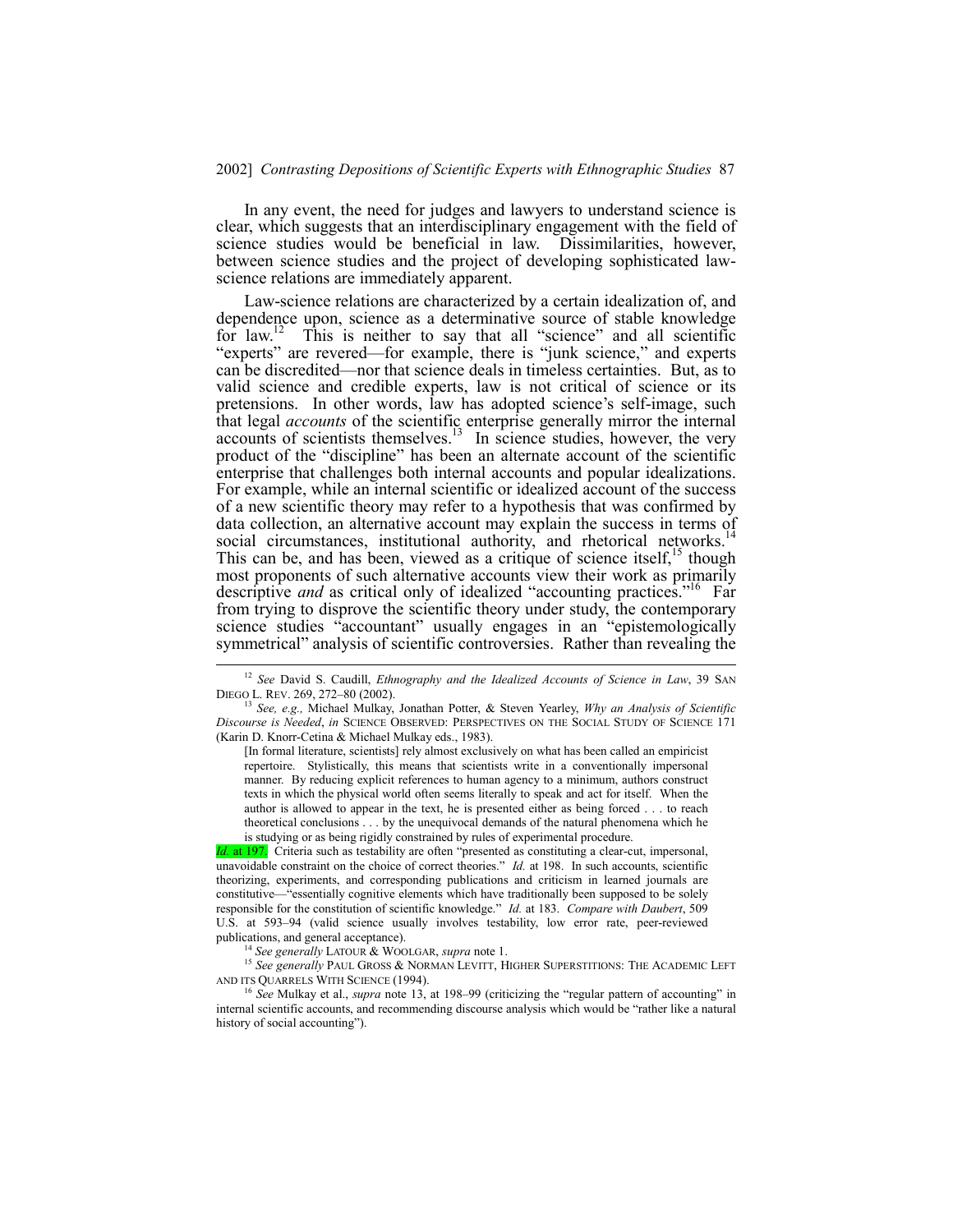errors or unscientific knowledge of one side, both "sides" are described in terms of, for example, social circumstances, institutional authority, and rhetorical networks.

These brief, introductory remarks highlight the differences between science studies and law-science relations that make interdisciplinary engagement problematic. In a trial, if litigating parties offer opposing scientific "knowledge," theories, or explanations, one may be deemed invalid and inadmissible; if both are admissible, the judge or jury can select the best. At that point, even if there was time for a careful analysis of the social, institutional, and rhetorical aspects of each "side," no one is interested in epistemological symmetry! Of course, each side's lawyer during cross-examination may want to suggest either that the other side's experts are biased due to economic interests, that their testimony is based only on institutional authority and not on scientific methodology, or that their persuasiveness is "mere rhetoric." But, the unwelcome insight for lawyers from science studies is that *all* science is inevitably interested, authoritative, and rhetorical, even their own.

Notwithstanding the foregoing barriers to interdisciplinary engagement, I believe that ethnographic studies of scientific practices are analogous in many ways to pre-trial depositions of experts. The purpose of this article is to explore that analogy. Section II offers a more detailed description of ethnography in science studies. Section III discusses parallels between ethnography and deposition techniques and strategies. Section IV concludes that notwithstanding the differences between the jurisprudence of law-science relations and the goals of science studies, lawyers deposing certain scientific experts should engage in a form of ethnographic methodology in preparation for trial.

#### II. ETHNOGRAPHY AND SCIENCE STUDIES

We are not arguing that somatostatin does not exist, nor that it does not work, but that it cannot jump out of the very network of social practice which makes possible its existence.<sup>18</sup>

Because contemporary science studies is commonly associated with naive social constructivism, those who study the social, institutional, and rhetorical aspects of science often go to great pains to explain what they are *not* saying. For example, Alan Gross—famous for his claim that "scientific knowledge is not special, but social; the result not of revelation, but of persuasion<sup>"19</sup>—ends his compelling study of the inevitable, constitutive role of rhetoric in science with an epilogue on the realism debate:

Those who resist the notion that science is fundamentally rhetorical point to the "brute facts": planes fly, men cannot have babies  $\dots$ . But a rhetoric

 <sup>17</sup> *See* Pam Scott, Evelleen Richards, & Brian Martin, *Captives of Controversy: The Myth of the Neutral Social Researcher in Contemporary Scientific Controversies*, 15 SCI., TECH., & HUM. VALUES 474, 474-75 (1990).

<sup>18</sup> LATOUR & WOOLGAR, *supra* note 1, at 183.

<sup>&</sup>lt;sup>19</sup> ALAN G.. GROSS, THE RHETORIC OF SCIENCE 20 (1990).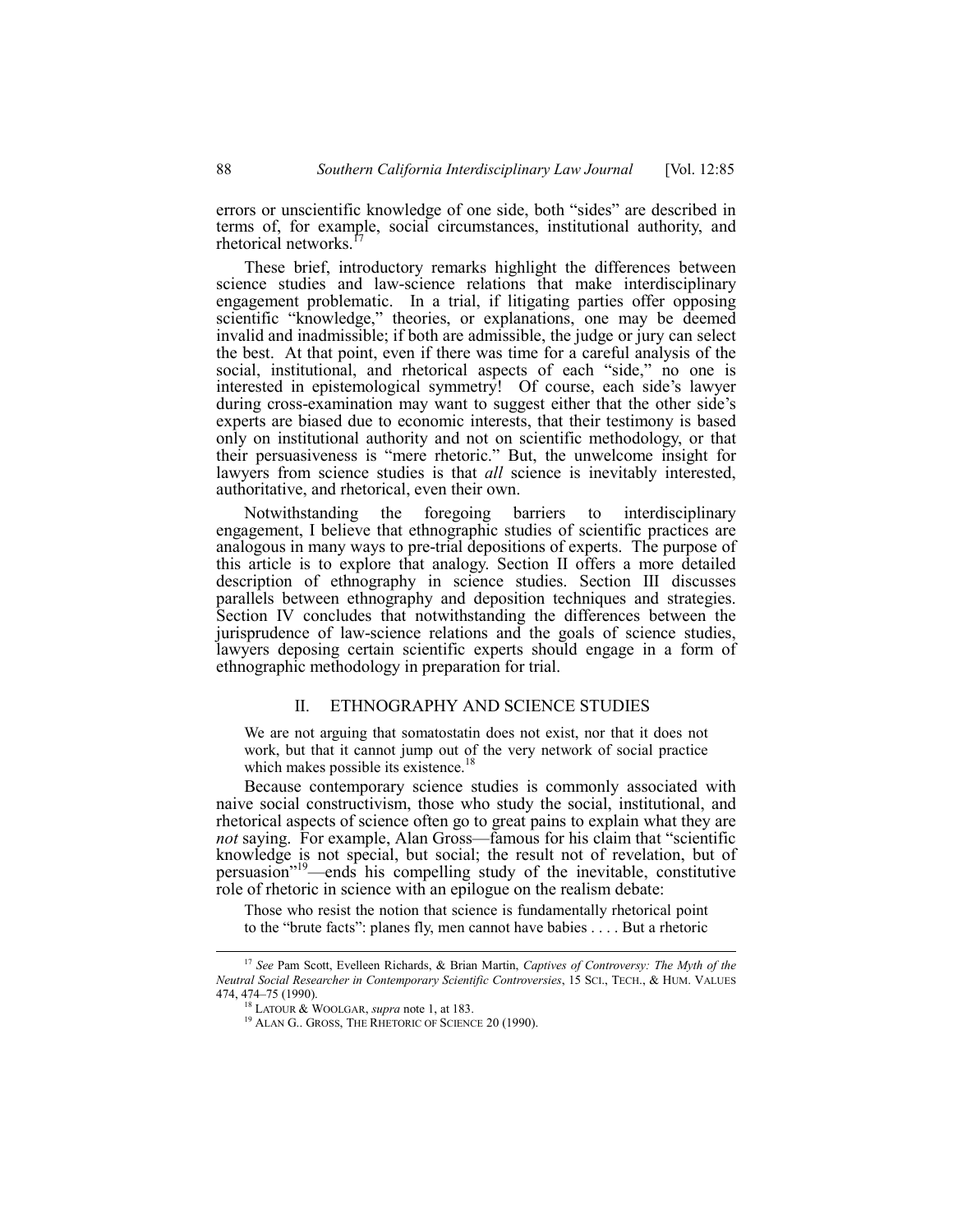of science denies none of these . . . . The claim of rhetoric is that the phrase "brute facts" is on oxymoron. Facts are by nature linguistic—no language, no facts. $20$ 

Gross's anti-realism, i.e., "the sciences create bodies of knowledge so persuasive as to seem unrhetorical[,]  $\ldots$  the way the world is,<sup> $21$ </sup> may be contestable, but at least he rescues himself from his purported denial that planes fly. While Gross nevertheless insists that realism "must remain  $\dots$  a rhetorical construct, $x^{22}$  others accused of ignoring "reality" in favor of social constructivism are more careful to avoid over-reacting to realism. Barry Barnes, associated with the "strong programme" social constructivism that has been accused of replacing *nature* with *society,* or with social "interests," as the determinant of scientific knowledge, $^{23}$  rejects the view "that reality has nothing to do with what we say of it.<sup>324</sup> <sup>24</sup>Nor does it follow," from the view that reality will tolerate alternative descriptions, "that because language is not constrained and fixed by what it is used to refer to, it has no referential aspect at all. Uncritical acceptance of assumptions of this kind represents an over-reaction to realism.<sup>35</sup>

Barnes is rightly concerned that when sociologists of knowledge claim "that [scientists] treat their own knowledge as valid only in certain circumstances or under certain conditions," this is often misread as a claim "that [scientists'] knowledge is not valid"—a common misconception. Such concerns evidence what has been called the "naturalist turn" in science studies. $26$  This turn is exemplified in Bruno Latour's defensive remark:

[The] ozone hole is too social and too narrated to be truly natural; the strategy of industrial firms and heads of state is too full of chemical reactions to be reduced to power and interest; the discourse of the ecosphere is too real and too social to boil down to meaning effect. Is it our fault if the networks are simultaneously real, like nature, narrated, like discourse, and collective, like society?<sup>27</sup>

<sup>24</sup> See Barry Barnes, *How Not to Do the Sociology of Knowledge*, *in* RETHINKING OBJECTIVITY, 21, 31–32 (Allan Megill ed. 1994).<br><sup>25</sup> See id.

<sup>26</sup> See generally WERNER CALLEBAUT, TAKING THE NATURALIST TURN OR HOW REAL PHILOSOPHY OF SCIENCE IS DONE (1993); *see also* David S. Caudill, *Law and Science: An Essay on* Links and Socio-Natural Hybrids, 51 SYRACUSE L. REV. 841, 853-61 (2001) (discussing various accommodations of "reality" or "nature" in recent science studies, such as constrained constructivism and agential realism).

 $27$  BRUNO LATOUR, WE HAVE NEVER BEEN MODERN 6 (Catharine Porter trans., 1993) (emphasis omitted).

<sup>&</sup>lt;sup>20</sup> *Id.* at 202-03.

 $^{21}$  *Id.* at 206–07.

<sup>22</sup> *Id.* at 207.

<sup>&</sup>lt;sup>23</sup> See, e.g., Hans-Jörg Rheinberger, *Experimental Systems, Graphematic Spaces*, *in* INSCRIBING SCIENCE: SCIENTIFIC TEXTS AND THE MATERIALITY OF COMMUNICATIONS 286 (Timothy Lenoir ed., 1998) ("If, in the perspective of social construction, we have lost the illusion of an ultimate reference called 'nature,' what do we gain by trying to compensate for this loss with the mirror image of 'society' as a new and insurmountable reference?").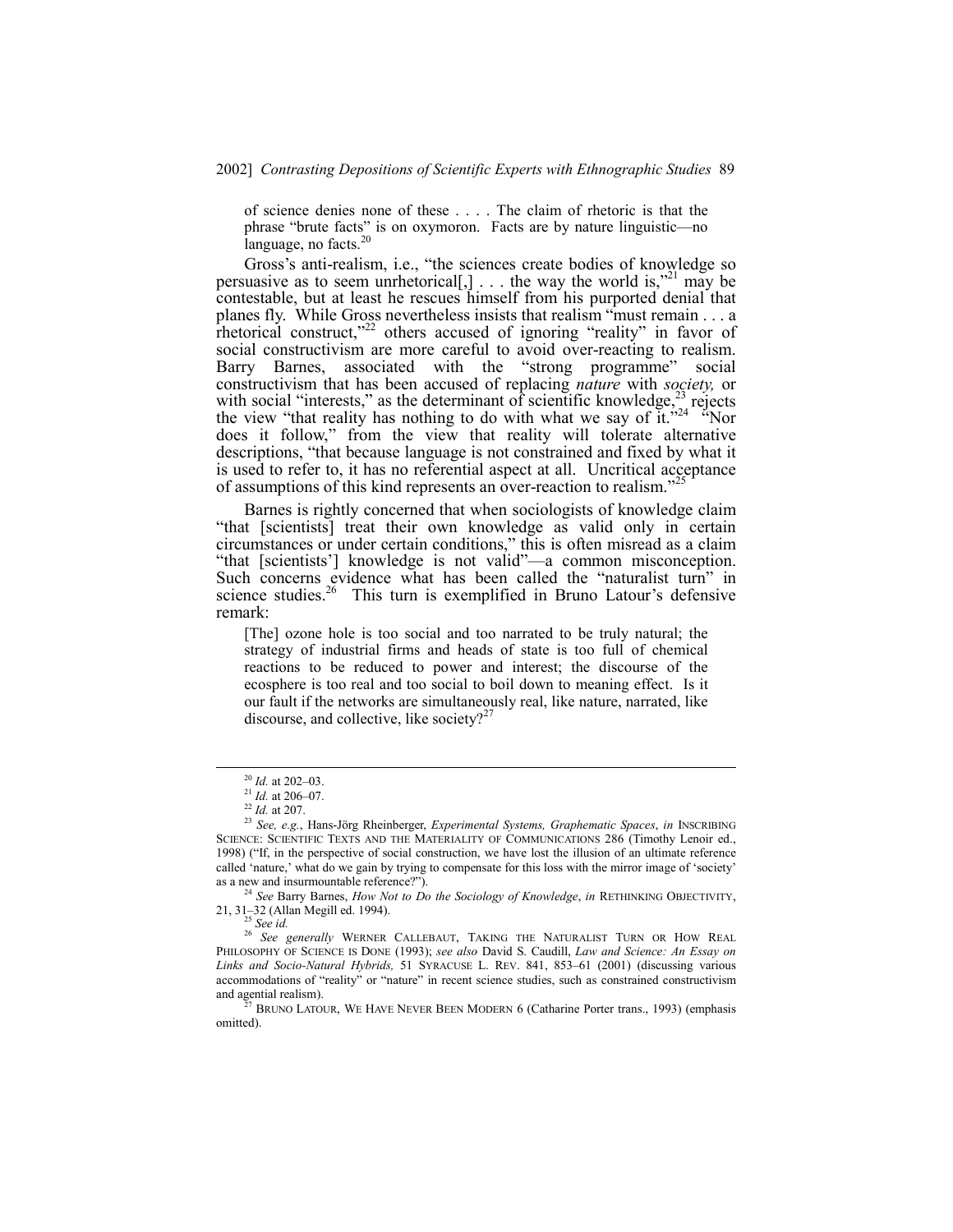The potential of science studies to contribute to understanding the scientific enterprise, in policy debates and even in the field of law-science relations, depends in part on avoiding the popular misunderstanding that science studies is in denial concerning the utility of scientific knowledge. Indeed, in the second edition of *Laboratory Life* (1986), Latour and Woolgar omitted the word "social" from their subtitle, "The [Social] Construction of Scientific Facts," in recognition that the term no longer has meaning. $^{28}$ 

"Social" retained meaning [in early sociology of science] to define a realm of study which excluded considerations of "scientific" context. It also had meaning in [strong social constructivism] to explain the technical content of science (by contrast with internalist explanations of technical content). In all such uses, "social" was primarily a term of antagonism, one part of a binary opposition.29

We might say that science studies have become a friendly interdiscipline, interested more in adding to our understanding of science than in claiming science bears no relation to reality.

What do studies of the social, institutional, and rhetorical aspects of science add to our practical understanding of science? From one perspective, the careful study of what scientists do, how they speak and write, is trivial. Of course science is uncertain, changes over time, is dependent on measurement devices, requires funding, involves human beings and social institutions, relies on language and persuasion, and so forth. Latour and Woolgar note that the reaction of the Salk Institute scientists they studied was that "it was all rather unsurprising": "How could anyone *ignore* the details of our daily work?"<sup>30</sup> As to rhetoric, John Nelson remarks that while it is easy to show that all disciplines are rhetorical, because they are "personal, institutional, and therefore political," some "dismiss this as a truism that could never carry significant implications . . . . It is, they maintain, like learning that you have always spoken prose: true but with no practical consequences.<sup>33</sup>

On the other hand, it is precisely the rhetoric of science that trivializes its social and institutional aspects, and denies its rhetorical and narrative features.32 Scholars who study the rhetoric of science have criticized the notion "that scientific discourse is . . . devoid of the rhetorical and metaphorical maneuvers that are common in [other disciplines].<sup> $33$ </sup> Indeed, there is no escape from "informal argumentation,  $\ldots$  figures and tropes,  $\ldots$ the selective naming and framing of issues, . . . appeals to communally-

 <sup>28</sup> *See* LATOUR & WOOLGAR, *supra* note 1.

<sup>29</sup> *See id.* at 281 (postscript to second edition).

<sup>30</sup> *See id.* at 274.

<sup>31</sup> JOHN S. NELSON, TROPES OF POLITICS: SCIENCE, THEORY, RHETORIC, ACTION 47 (1998).

<sup>&</sup>lt;sup>32</sup> See GROSS, *supra* note 9, at 32 ("for scientists, the results of science depend not on argument but on nature herself").

<sup>33</sup> Richard D. Johnson-Sheehan, *Metaphor in the Rhetoric of Scientific Discourse*, *in* ESSAYS IN THE STUDY OF SCIENTIFIC DISCOURSE: METHODS, PRACTICE, AND PEDAGOGY 167 (John Battalio ed., 1998) [hereinafter ESSAYS IN THE STUDY OF SCIENTIFIC DISCOURSE].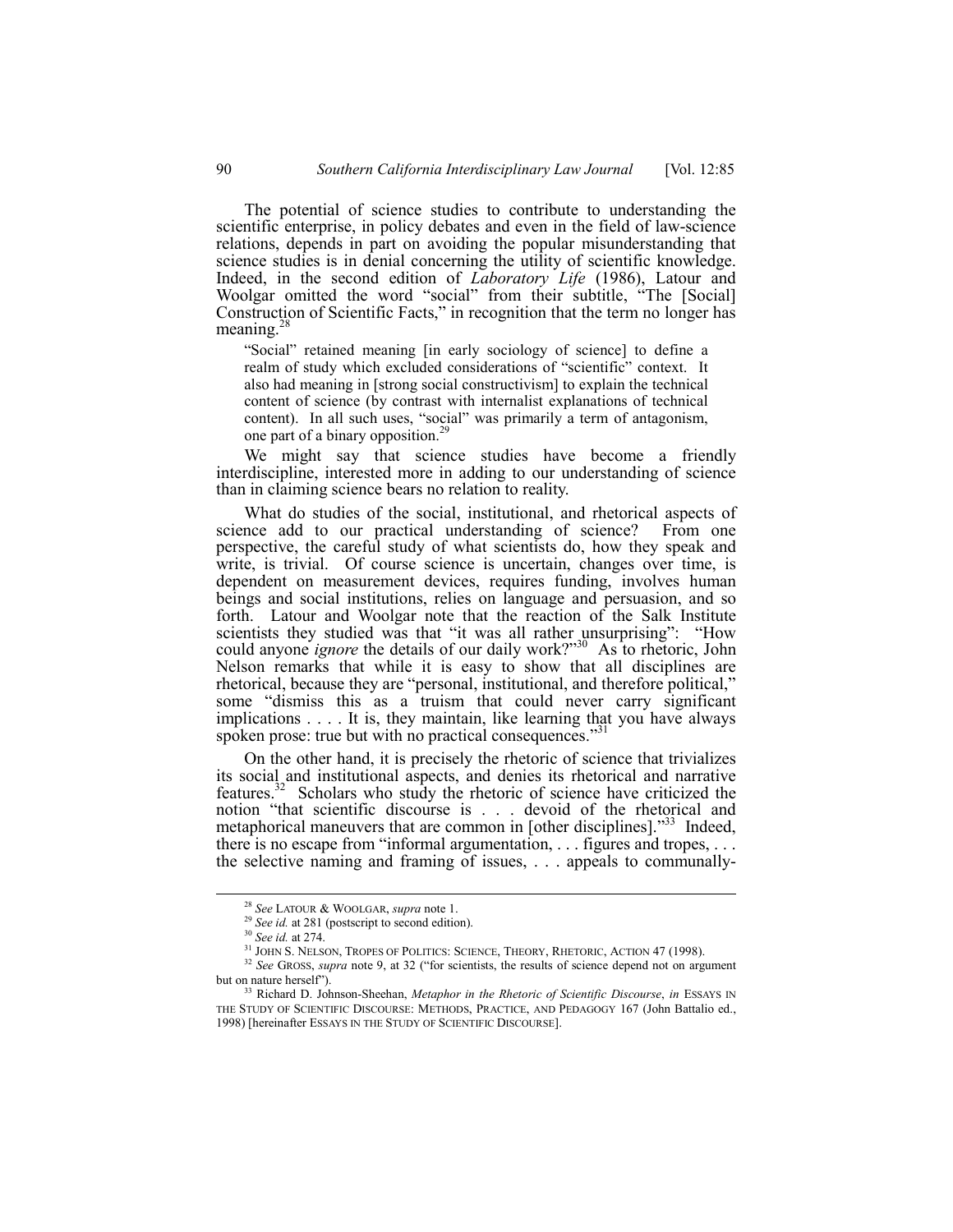held values, or from the need to adapt arguments to ends, audiences, and circumstances."<sup>3</sup>

Not only is scientific discourse rhetorical, it is rhetorical "in a constitutive rather than ornamental fashion.<sup>35</sup> "[S]tyle is epistemic," because "rhetorical figures . . . *enable* scientists to develop and extend their knowledge about scientific concepts.<sup>336</sup> And still, the rhetoric of science is hidden in a discourse that typically denies its rhetoricity.

In contrast to the "essentially cognitive elements which have traditionally been supposed to be solely responsible for the constitution of scientific knowledge, $\frac{337}{127}$  social and institutional aspects of science alike are rendered invisible as contingencies.

The result of the construction of a fact is that it appears unconstructed by anyone; the result of rhetorical persuasion . . . is that participants are convinced that they have not been convinced; . . . the result of the investments of credibility, is that participants can claim that economics and belief are in no way related to the solidity of science; as to the circumstances, they simply vanish from accounts  $\ldots$ <sup>38</sup>

This situation lends to the conviction in science studies that sociologists or discourse analysts cannot simply look to internalist, or "official," accounts, including the formal text of a published scientific paper, "as a reliable guide to the actions involved in producing it and to other actions on which it reports.<sup>39</sup> Scientists' own accounts of their actions, through theorizing and experiments, "will always look as though they were legitimately constitutive of scientific knowledge," precisely because references to personal or social contingencies are systematically eliminated in the course of formal discourse.<sup>40</sup> However, in scientists<sup>3</sup> informal discussions, gossip, and humor, the "part played by social and personal contingencies in scientific action and belief" is often more obvious.41 This is not to say that scientists acknowledge or grant constitutive relevancy to social and institutional determinants, but only that, perhaps indirectly, *references* to "contingent" matters will appear more clearly in informal discourse. That is why the ethnographic interview and the practice of "following scientists around" have become methodologies in science studies.

 <sup>34</sup> Herbert W. Simons, *The Rhetoric of the Scientific Research Report: ëDrug-pushingí in a Medical Journal Article*, *in* THE RECOVERY OF RHETORIC: PERSUASIVE DISCOURSE AND DISCIPLINARITY IN THE HUMAN SCIENCES 148, 150 (R.H. Roberts & J.J.M. Good eds., 1993).

<sup>35</sup> Gay M. Gragson & Ted L. Gragson, *Uncertain Science and the Sponsored-Research Process*, *in* ESSAYS IN THE STUDY OF SCIENTIFIC DISCOURSE, *supra* note 33, at 3, 19 ("Scientific claims are accepted only if they persuade the community within which they are put forward  $\dots$ .").

<sup>36</sup> Heather Brodie Graves, *Marbles, Dimples, Rubber Sheets, and Quantum Wells: The Role of Analogy in the Rhetoric of Science*, 28 RHETORIC SOCIETY Q. 25, 26, 45 (1998).

<sup>37</sup> Mulkay et al., *supra* note 13, at 183.

<sup>38</sup> *See* LATOUR & WOOLGAR, *supra* note 1, at 240.

<sup>39</sup> Mulkay et al., *supra* note 13, at 178.

<sup>40</sup> *See id.* at 191, 193.

<sup>41</sup> *Id.* at 197.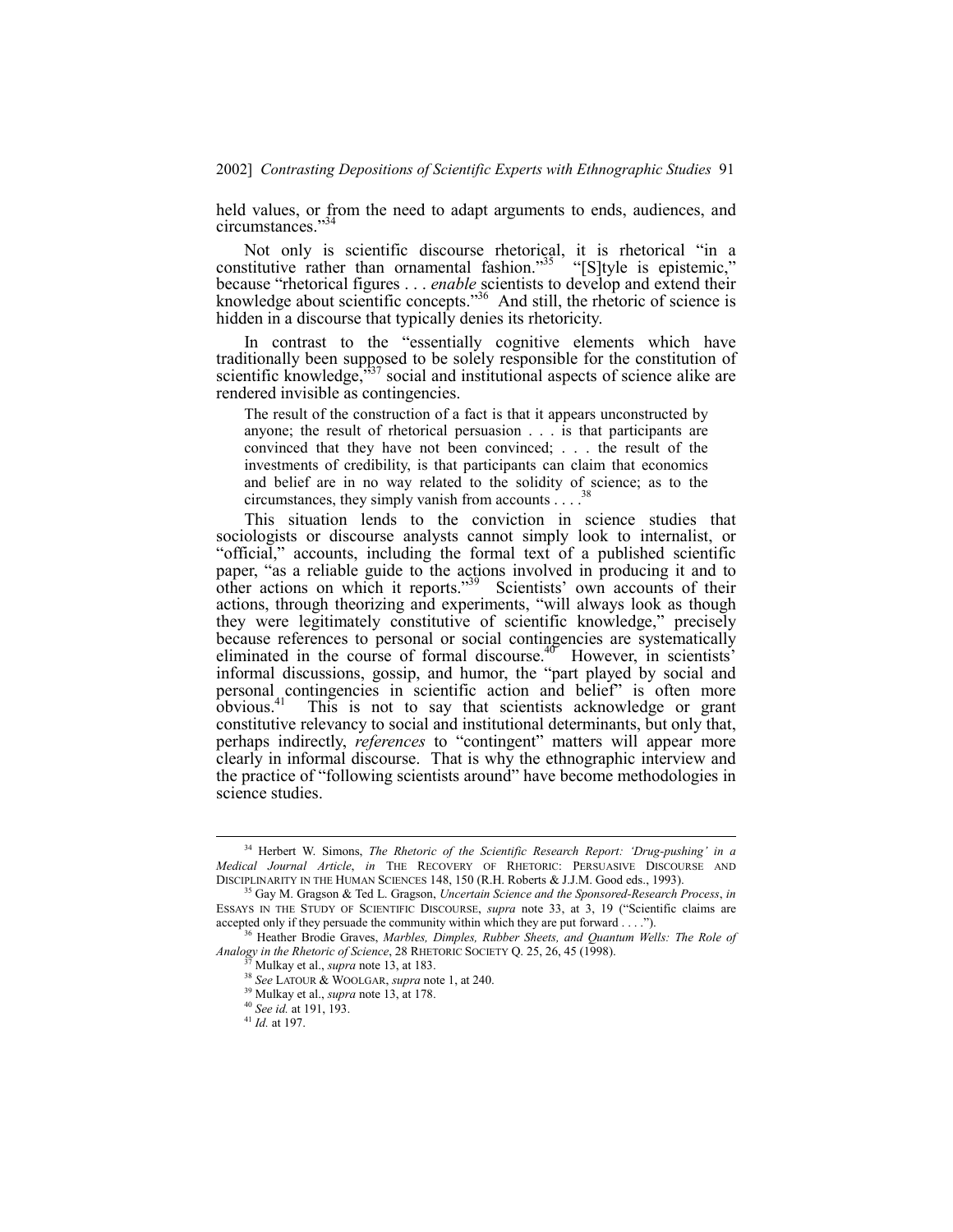Like the anthropologist who views culture as a "silent language" of unconscious traditions and conventions, $42$  there is an effort in science studies to "provide insights into those aspects of [scientific] culture taken for granted by its members.<sup> $343$ </sup> Just as the traditional western ethnographer lived with and observed an alien culture,<sup>44</sup> the ethnographic approach in science studies adopts the perspective of the stranger to maintain analytic distance from the conventional "explanations of activities prevalent within the culture being observed.<sup> $345$ </sup> And just as the anthropological ethnographer ideally "moves . . . from data to idea"—remaining open to the "unanticipated realities of fieldwork," and to the possibility that a preplanned inquiry "is misleading and irrelevant"<sup>46</sup> the science studies ethnographer *"does not know* the nature of the society under study, nor where to draw the boundaries between the realms of technical, social, scientific, natural, and so on.<sup> $47$ </sup>

The position of the ethnographer of science invites a comparison in law-science relations, *not* to the evaluations of scientific validity by judges and juries and *not even* to the lawyer-as-advocate arguing in favor of one scientific theory while attempting to discredit another, *but* to the pre-trial deposition of a scientific expert.

#### III. THE ETHNOGRAPHIC DEPOSITION

[T]he questioner's goal is to get the [expert] to talk freely, with a minimum of interruption and interjection by the questioner. Unlike the approach used on cross-examination at trial[,] the aim of the deposition is to get the expert to talk openly and give complete explanations without holding anything back. $48$ 

Commentators' guidance concerning how to take an expert's deposition varies, often for strategic reasons. Some, for example, recommend that attorneys begin by asking the expert for her opinions—"[a]sk the most important question first<sup>749</sup>—while others suggest exploring the expert's

 <sup>42</sup> JAMES L. PEACOCK, THE ANTHROPOLOGICAL LENS: HARSH LIGHT, SOFT FOCUS 4 (1986). *See* also RICHARD A. BARRETT, CULTURE AND CONDUCT: AN EXCURSION IN ANTHROPOLOGY 54-55 (1984).

<sup>43</sup> *See* LATOUR & WOOLGAR, *supra* note 1, at 278.

<sup>&</sup>lt;sup>44</sup> See PEACOCK, *supra* note 42, at 18-19 (Ethnography, "the most distinctive kind of anthropological research," means "a description of a certain way of life," based on fieldwork—"living with and observing a living group").

<sup>&</sup>lt;sup>45</sup> See LATOUR & WOOLGAR, *supra* note 1, at 278. "It is not necessary to travel to foreign countries to obtain this effect, even though this is the only way that many anthropologists have been able to achieve 'distance.'" *Id.* at 279.

PEACOCK, *supra* note 42, at 69. ("In short, research in fieldwork often begins with encounter, then proceeds to interpretation.").

<sup>47</sup> *See* LATOUR & WOOLGAR, *supra* note 1, at 279.

<sup>48</sup> Raoul Kennedy, *Expert-Witness Depositions*, *in* EFFECTIVE DEPOSITIONS 389, 429 (Henry L. Hecht ed., 1997).

<sup>&</sup>lt;sup>49</sup> E.g., DAVID M. MALONE & PAUL J. ZWIER, EFFECTIVE EXPERT TESTIMONY 68 (2000) ("Her opinions are not what she wants to talk about immediately. So ask for her opinions first.").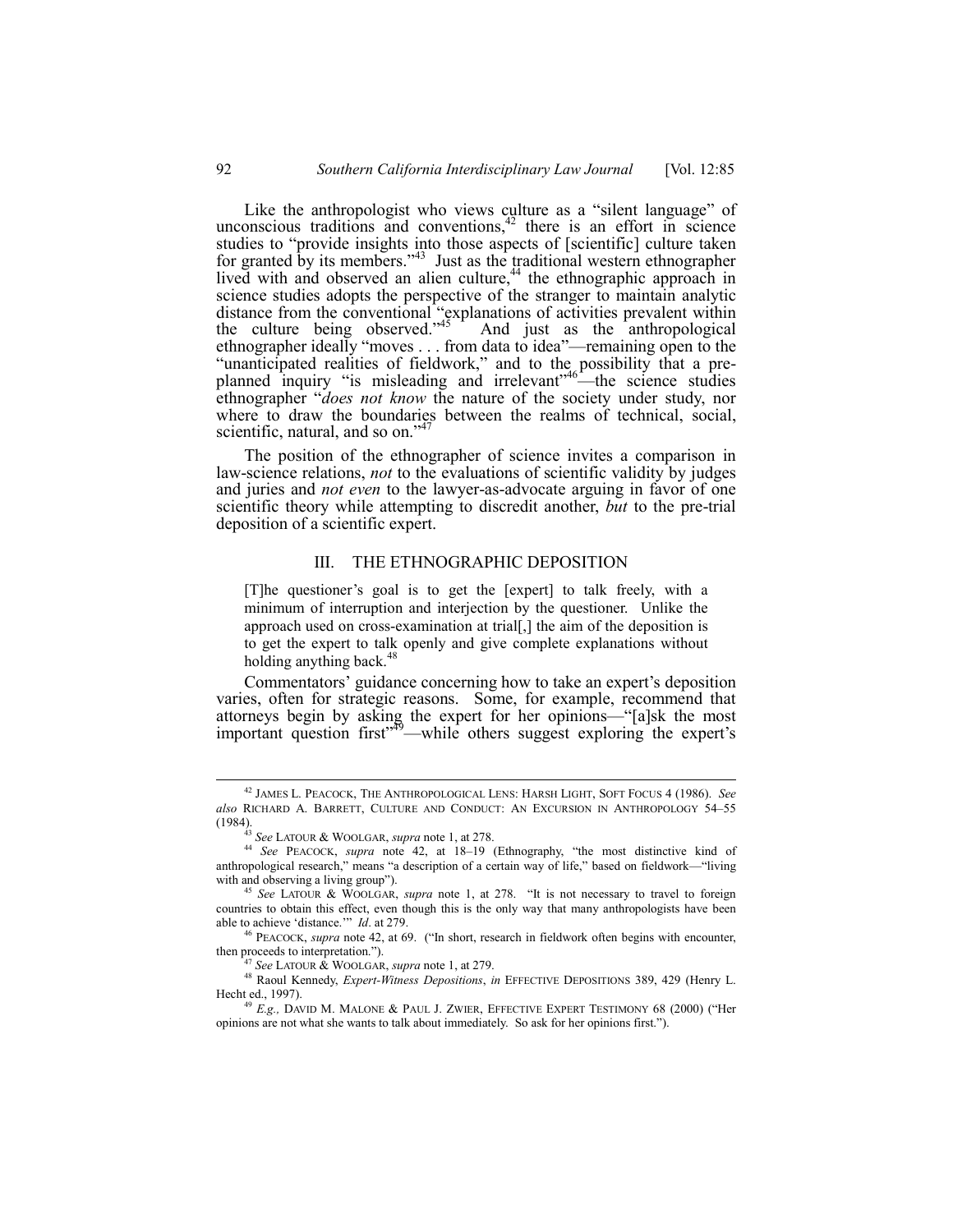qualifications and experience—"by asking for the expert's ultimate opinion [lawyers may] become so confused that they fail to inquire systematically into the factual or other evidentiary bases . . . .<sup>50</sup> Nevertheless, the advice available regarding depositions, in treatises and continuing education materials, is strikingly uniform and in many respects amounts to a recommendation that attorneys behave like ethnographers.

For example, attorneys are advised to "adopt the persona of the ignorant (but interested) student," even though "that ignorance is largely feigned," if the lawyer "can identify occasions when the expert has substituted judgment for knowledge, assumptions for facts, faith for understanding, or opinion for truth.<sup>351</sup> Less cynically, anthropologists also place the ethnographer "in the position of the learner, the student of what is to be taught by the culture,<sup> $52$ </sup> even though the ethnographer is not really "a passive, amorphous sponge, soaking up the particularities of the exotic experience": $53$ <sup>1</sup> [T]he ethnographer . . . is actively engaged in constructing his data . . . . [E]thnographic analysis . . . is quite structured and precise . . . . Encounter . . . leads to deeper understanding, provided we sort out the patterns and principles behind the meaning [of ceremonies and rituals, myths and legends]. $\frac{3}{4}$ 

For the ethnographic observer in a laboratory, the notion of exoticism is replaced by "the working principle of *uncertainty*<sup>".55</sup> "By this we mean that we regard it as instructive to apprehend as strange those aspects of scientific activity which are readily taken for granted . . . . Paradoxically, our utilisation of the notion of anthropological strangeness is intended to dissolve rather than reaffirm the exoticism with which science is sometimes associated."

Like the attorney who, in deposing an expert, merely assumes the role of an ignorant student, the anthropologist does not really "go native" and

 $50$  Raoul Kennedy, *supra* note 48, at 429 ("The beginning point of the deposition should be the nature of the expertís formal education, other training and experience, awards, employment history, and experience as a trial consultant and witness."). Kennedy acknowledges that if an expert will not appear at trial, an attorney may chose tactically to ignore an expert's qualifications "in hope that opposing counsel will neglect to qualify the expert," but he recommends generally that qualifications should be explained first. *See id.* at 431.

See MALONE & ZWIER, *supra* note 49, at 48.

<sup>52</sup> PEACOCK, *supra* note 42, at 63 (contrasting psychoanalytic desire to cure or change a patient with ethnographer's desire to seek the informant's knowledge).

<sup>53</sup> *Id*. at 70.

 $^{54}$  *Id.* at 70–71.

55 LATOUR & WOOLGAR, *supra* note 1, at 279.

The background questioning at the beginning of the typical lay-witness deposition is often counterproductive in an expert deposition. It allows the expert to warm-up to his topic, to take your measure, and to postpone answering the hard questions until he has become acclimated to the deposition process. The alternative is to get right into the substance of the deposition.

*See* DAVID M. MALONE & PETER T. HOFFMAN, THE EFFECTIVE DEPOSITIONS: TECHNIQUES AND STRATEGIES THAT WORK 264 (2d ed. 2001).

<sup>56</sup> *Id.* at 29.s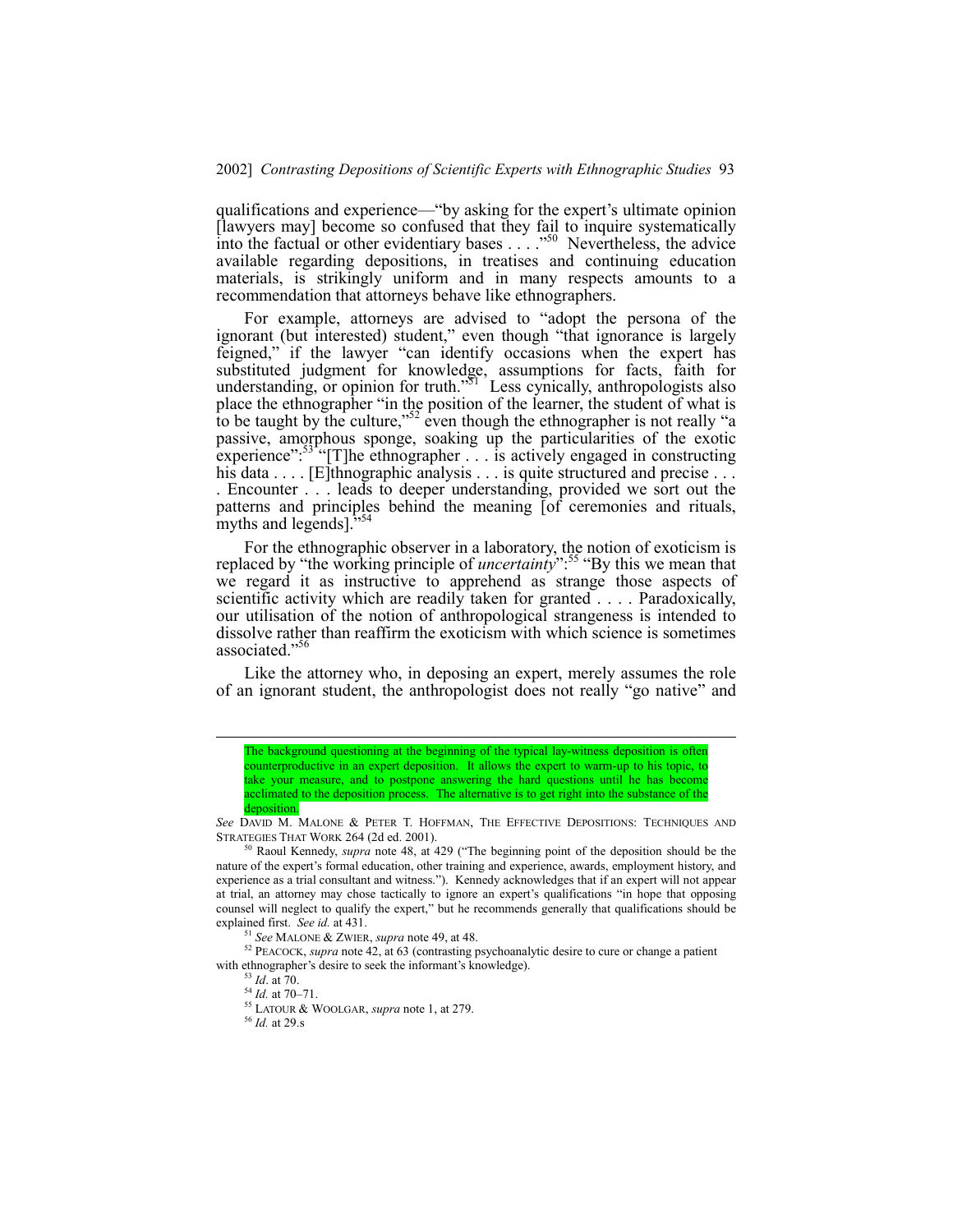"bow before the knowledge of a primitive sorcerer."<sup>57</sup> Similarly, the ethnographer of science actually treats "the accounts given them by [scientists] with considerable caution.<sup>58</sup> For both the lawyer (in deposing an expert) and the ethnographer (of scientific practices), teacher-student rapport must be established in the absence of both (i) a genuine aspiration "to join the ranks of professional scientists," and (ii) actual socialization. $\frac{5}{2}$ 

Ethnography, again, is generally associated with the collection of unstructured data that is not "coded at the point of data collection in terms of a closed set of analytic categories.<sup> $60$ </sup> Lawyers taking depositions are also reminded to avoid, "to the extent possible, . . . carefully prepared questions.<sup>361</sup> Preparation for the deposition should allow for flexibility, not only because informal dialogue is easier $62$  and open questions "encourage the building of a rapport,<sup> $563$ </sup> but also because attorneys should not presume that they know what an expert will say.<sup>64</sup> Even if an expert's report is in hand, "it is dangerous to rely on the opposing counsel and his expert to present the lawyer with an adequate and informative statement of her opinions  $\ldots$   $\frac{1}{5}$  "[T]o the extent that," in a deposition, "you are only reviewing things already known, confirming preconceptions, or displaying your own knowledge of the facts, you are not discovering new information and you may be wasting valuable opportunities to gain knowledge... $\cdot$ <sup>66</sup>

Experts should be encouraged "to talk—to lecture, to reminisce, to discuss, to evaluate  $\cdots$  . . . without the constant intrusion of narrow questions that invite narrow answers.<sup> $567$ </sup> These recommendations parallel ethnographic methodology in two significant respects. First, the effort in science studies to avoid reliance on formal scientific discourse leads to heavy reliance on informal discourse (interviews with informants as well as on-site observation of discussions among participants, gossip, and jokes). The purpose of this reliance is to "generate analyses in which the construction of scientific knowledge can be more easily depicted as a

<sup>4</sup> See id. at 55 ("The single best piece of advice on deposing the opposing expert is 'Do not assume you know any answers the expert will give."").

<sup>65</sup> *Id.* at 69. *See also* FED. R. CIV. P. 26(a)(2) (with a few exceptions, expert reports must be provided).

MALONE & HOFFMAN, *supra* note 49, at 51.

<sup>67</sup> Id. at 77. *See also* Kennedy, *supra* note 48, at 438 ("[Y]ou should strive to give the expert an unfettered opportunity to explain everything on which the opinion or conclusion is based.").

 <sup>57</sup> *See id.*

<sup>58</sup> *Id.* at 26.

<sup>&</sup>lt;sup>59</sup> *See id.* at **19, 29** 

<sup>60</sup> *See* Atkinson & Hammersly, *supra* note 2, at 110.

<sup>61</sup> *See* STUART A. SUMMIT, PRACTICING LAW INSTITUTE, DISCOVERY TECHNIQUES 74 (1974) [hereinafter SUMMIT]; *see also* MALONE & HOFFMAN, *supra* note 49, at 85 ("[I]f you have an extensive outline or lengthy checklist of questions, . . . you must be careful not to allow those outlines . . . to interfere with your concentration on the witness.<sup>"</sup>).

<sup>&</sup>lt;sup>62</sup> See SUMMIT supra note 61, at 73-74.

<sup>&</sup>lt;sup>63</sup> MALONE & ZWIER, *supra* note 49, at 52. *See also id.* at 53 ("open style of questioning encourages the witness to satisfy their desire to be understood and believed"); *id.* at 52 ("open questions" are [the attorney's] sharpest tool"); *id.* at 67 (move "from wide-open questions seeking new information to confirmation of known information").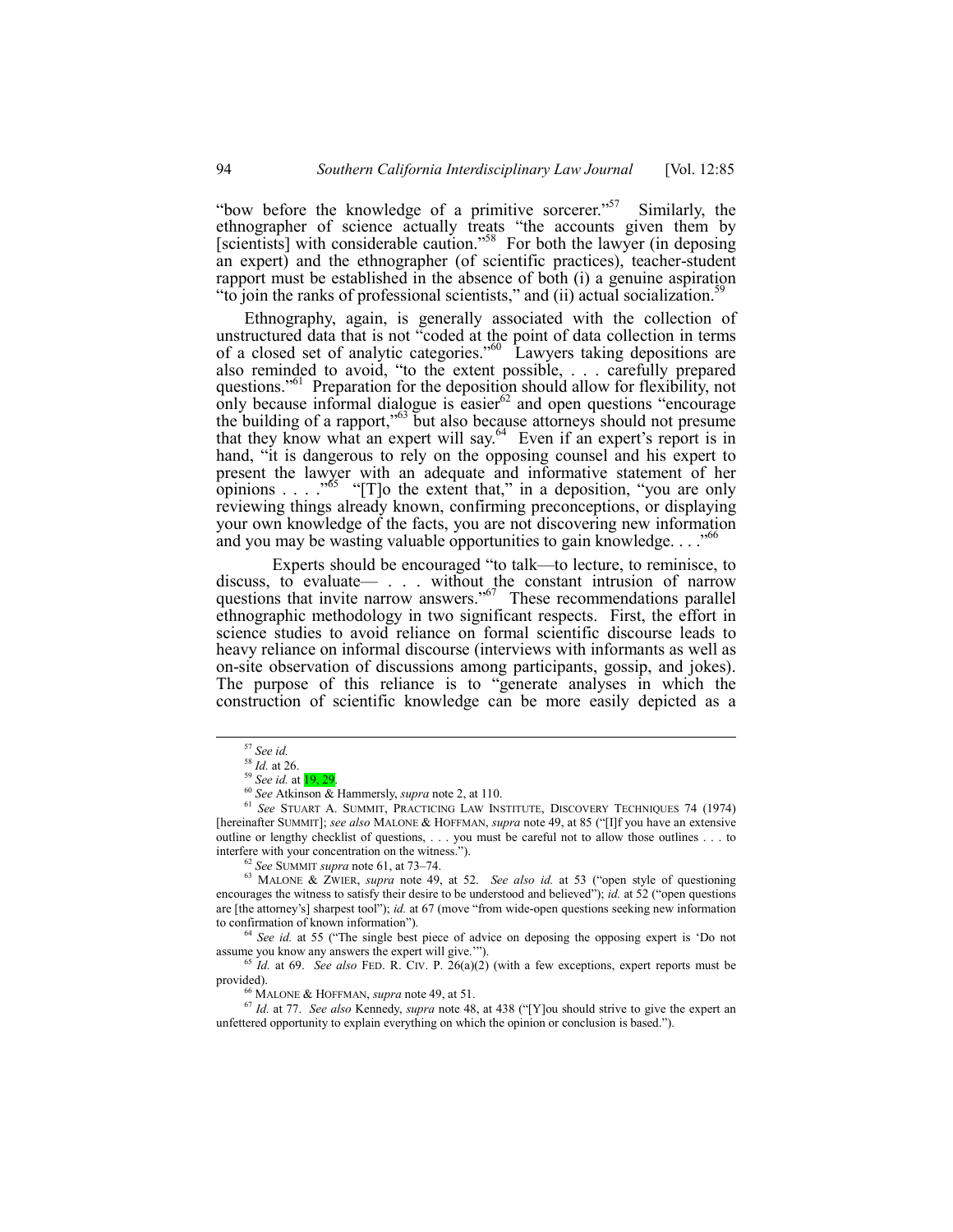contingent social process.<sup>768</sup> Second, ethnographers of science ideally make no attempt <sup>*i*</sup>to delimit the area of competence prior to [analysis],<sup>\*</sup> and therefore avoid any "prior hypothesis about a concept (or set of concepts) which might best explain what [is] to be encountered in the field.<sup> $569$ </sup> In these respects, the efforts of attorneys deposing their opponentsí expert witnesses seem to mirror the efforts of ethnographers to understand a particular scientific activity.

Interestingly, while some commentators advise attorneys to depose an expert in a "room . . . over which you have control," so that the witness can be directly across from you "and his lawyer will not be in the witness' line of vision, $\frac{1}{2}$ <sup>70</sup> others recommend that the deposition should be held in the expert's office.

[T]he attorney will have the opportunity to learn more about the expert, her approach on matters, and her other interests. The titles of books on the expert's shelves, the identity of her colleagues down the hall, the photographs of handshaking politicians on the wall—all of these give some additional clues to the personality and allegiances of the witness.

Such advice parallels the significance attached in science studies to monitoring "the daily activities of scientists in their natural habitat," such as a laboratory with its machines, inscription devices, conversations, skills, routines, and so forth. $72$ 

Even as the expert deposition proceeds from an initial open-ended inquiry, during which the attorney is simply trying to understand a scientists' opinion and its basis, to what we might call the development of a critical perspective on the opinion, the parallels with ethnographic methodology remain. For example, even as attorneys are taught that the *goal* of the expert deposition is to learn what the opposing expert thinks and "not to impeach or impugn the expert," $\frac{7}{3}$  it is clear that planning for the later attack on an expert's opinion begins during the deposition. For example, questions about education and employment background may suggest than an expert is not qualified, or that one needs to hire "different or more experts . . . to compete favorably with the opposition's expert." Furthermore, prior experience as an expert may suggest bias, willingness to testify full-time or in too many fields, or even, in contrast to such pejorative implications, excellence as a witness.<sup>75</sup> Questions about assumptions the expert made in forming an opinion can establish "that other choices are reasonable" and that by "using those other possibilities, different results

<sup>&</sup>lt;sup>68</sup> Mulkay et al., *supra* note 13, at 198. "[S]cientists themselves systematically eliminate references to contingent action as positive grounds for the validation of knowledge claims in the formal literature . . . .î *Id.* at 195.

<sup>69</sup> LATOUR & WOOLGAR, *supra* note 1, at 29.

<sup>70</sup> SUMMIT, *supra* note 61, at 76.

<sup>71</sup> MALONE & ZWIER, *supra* note 49, at 46.

<sup>72</sup> LATOUR & WOOLGAR, *supra* note 1, at 274.

<sup>73</sup> *See* Kennedy, *supra* note 48, at 428.

<sup>74</sup> *See id.* at 430.

<sup>&</sup>lt;sup>75</sup> *See id.* at 432-33.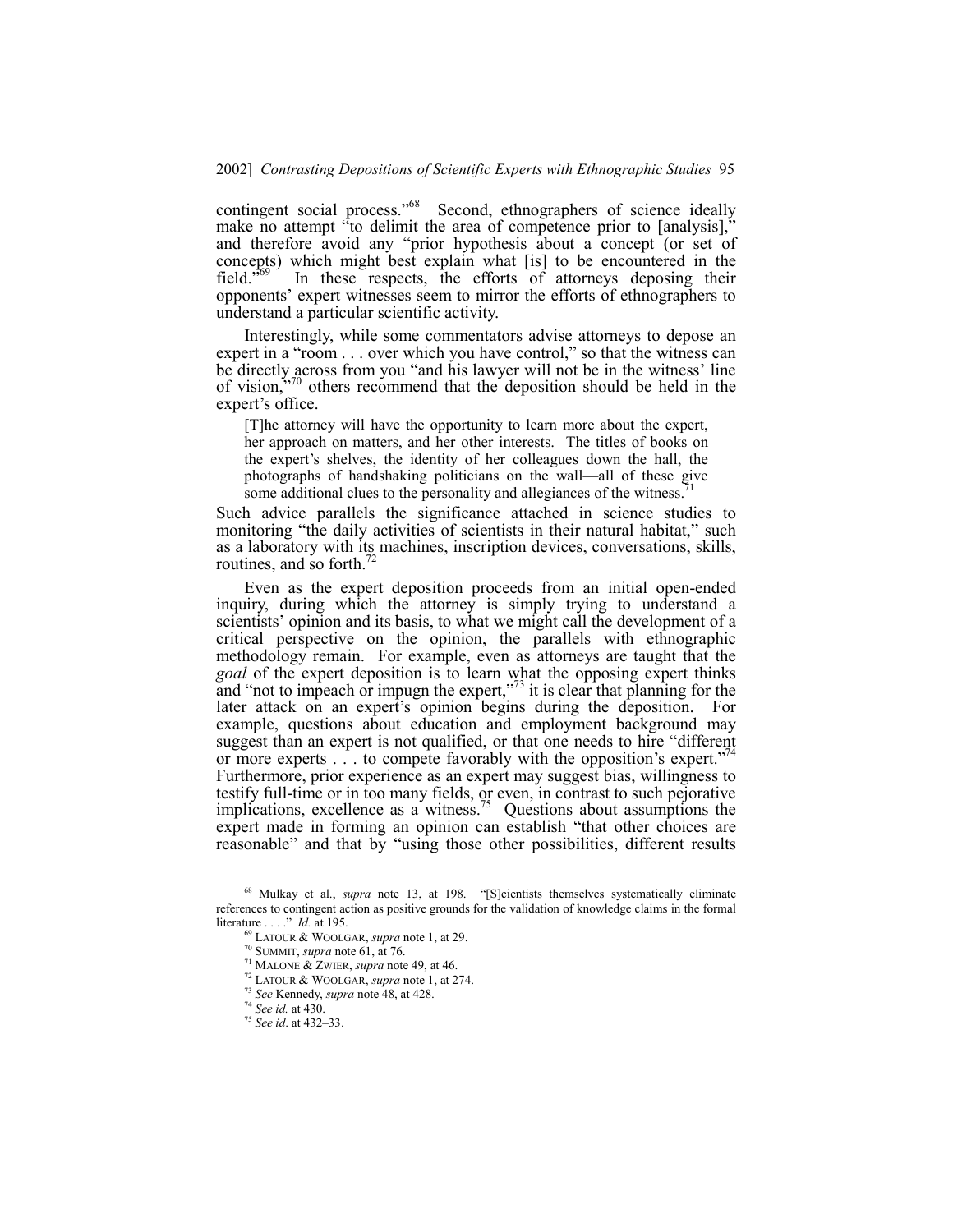will follow. $176$  Identifying scientific literature with which the expert disagrees, or other work that could have been undertaken to support an opinion, is likewise preparatory for cross-examination at trial.

The specific orientation of an attorney as an advocate, even during a deposition that is primarily educational as opposed to adversarial, suggests a significant contrast to ethnographic methodology in science studies. The sociologist or "anthropologist" of science, after all, is not trying to show that because a particular scientific activity is a social, institutional, and rhetorical enterprise, it is bad science. The goal rather is to "examine how objects of knowledge are constituted in science," including the "processes of interaction between scientists and others within which and through which scientific beliefs take shape.<sup> $\frac{78}{8}$ </sup> This philosophy of neutrality—all science is inevitably social, institutional, and rhetorical—contrasts sharply with the view that such "factors" signal error or deficiencies.<sup>79</sup> That latter view, associated with early sociology of science, $80$  would likely be shared with litigators who identify (during cross-examination of experts) financial, occupational, methodological, or political interests as potential biases that interfere with "good science.<sup> $381$ </sup> In short, the deposing attorney and the ethnographer of science seem to have completely different agendas—the attorney is focused on discrediting the opposing expert as unqualified, biased, and unscientific (*and* on demonstrating that his or her expert is qualified, unbiased, and scientific), while the ethnographer advocates only for the value of his or her study in understanding the complexity of scientific practice.

If, however, ethnographic methodology is viewed as a *critical* enterprise, i.e., a critique of idealized conceptions of science as fundamentally methodological, cognitive, and natural, then the contrast with the expert deposition is not so clear. That is, setting aside the attorney's collaboration (at trial) with a legal system wherein science is idealized, the attorney conducting a deposition of an opposing expert will treat the expertís testimony as an idealized, internalist account of a scientific practice, complete with theory (hypothesis), data, experiment (testability), methodology (low error-rate), supporting peer-reviewed publications, and general acceptance (consensus).

 <sup>76</sup> *See* MALONE & HOFFMAN, *supra* note 49, at 267.

<sup>&</sup>lt;sup>77</sup> *See id.* at 273–79.

<sup>78</sup> *See* Karin D. Knorr-Cetina, *The Ethnographic Study of Scientific Work: Toward a Constructivist Interpretation of Science*, *in* SCIENCE OBSERVED: PERSPECTIVES ON THE SOCIAL STUDY OF SCIENCE 115, 117 (Karin D. Knorr-Cetina & Michael Mulkay eds., 1983).

See LATOUR & WOOLGAR, *supra* note 1, at 23 ("emphasis on 'social' in contradistinction to ëtechnicalí can lead to the disproportionate selection of events for analysis which appear to exemplify 'mistaken' or 'wrong' science").

<sup>80</sup> *See* JONATHAN POTTER, REPRESENTING REALITY: DISCOURSE, RHETORIC, AND SOCIAL CONSTRUCTION 17-18 (1996).

 $81$  Notably, the neutrality of contemporary ethnographers of science also contrasts with strong social constructivism—the search for social interests rather than "natural" phenomena "to establish the potentially social causes of particular scientists' belief-preferences"—because the nature-society boundary breaks down after the naturalist turn in science studies. *See* Knorr-Cetina, *supra* note 78, at 117.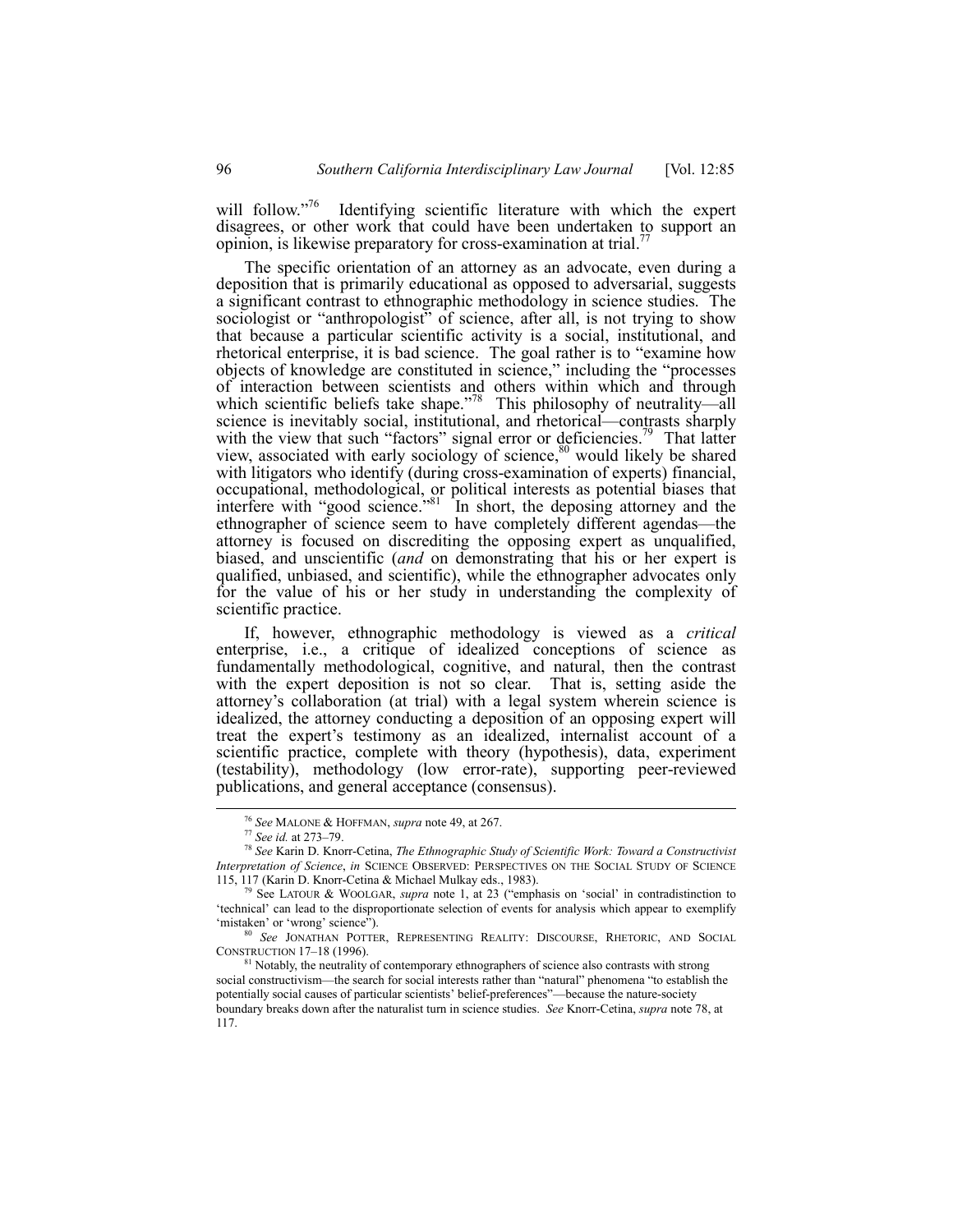## 2002] *Contrasting Depositions of Scientific Experts with Ethnographic Studies* 97

As an advocate, the attorney will be suspicious, but the next move is crucial. The attorney can stay within the idealized frame of reference, like the science studies scholar who relies upon formal, internal accounts *and* fails to notice their rhetorical features. Even if the expert rambles on about her background and interests, the attorney will only hear (or read, in a transcript) about reliable and acceptable data, methodology, experiments, and conclusions. If, on the other hand, the attorney forgets for a moment (until trial) the pretensions of science and assumes the role of an ethnographer, then the attorney can begin listening (or reading) for the allegedly contingent but potentially constitutive, purportedly non-scientific but ever-present, ways that science is constructed.

As to rhetorical strategies, lawyers are especially attuned to persuasive techniques; however, by using words like "*indicate, suggest*, and *show*," rather than *"think, believe, and suspect*," science appears to lack rhetoric, even though such word choices are rhetorical moves.<sup>82</sup> If lawyers, like ethnographers of science, suspected persuasion, they would find more of it. Similarly, if lawyers entertained the possibility that science involves, alongside *theory/data/methodology/publication*, a network of language, values, standards, institutional gate keeping, experimental conventions, financial interests, theoretical paradigms, models and metaphors, evolving and constraining measurement technologies, as well as personalities with particular and contingent ways of thinking, acting, arguing, and negotiating consensus, they would find some examples. As a thought experiment, imagine that everything the scientist says is contingent is actually constitutive, and everything said to be constitutive is contingent, and try to confirm a few instances.

If an attorney were successful, in a particular case with a particular expert, in identifying the constructive activities of scientists, how would that "insight" be translated into the courtroom? The risk is that science itself would be devalued, a high price to pay when your own client has hired scientific experts. The constructive activities of science, therefore, would seem to need to be translated back into errors, mistakes, failures, and unjustified beliefs on the part of the opposing expert.

The inevitable social aspects of science, however, cannot be translated into error—to the extent that *all* science is social, institutional, and rhetorical, revealing those aspects appears to be beside the point and useless for a litigator who wants to gain a tactical advantage. There is, nevertheless, one recurring situation in cases involving scientific testimony: when one side is relying on an idealized account of scientific practice, and the other side's scientific expert is susceptible to attack on the basis that his or her "science" is less than reliable under idealized accounts. The best example of the latter is psychological or psychiatric testimony.

[Because of the broad] reluctance . . . to admit expert testimony of social scientists with the same deference given to the testimony of those in the

 <sup>82</sup> *See* Ken Hyland, *Boosting, Hedging, and the Negotiation of Academic Knowledge,* 18 TEXT 349, 365 (1998).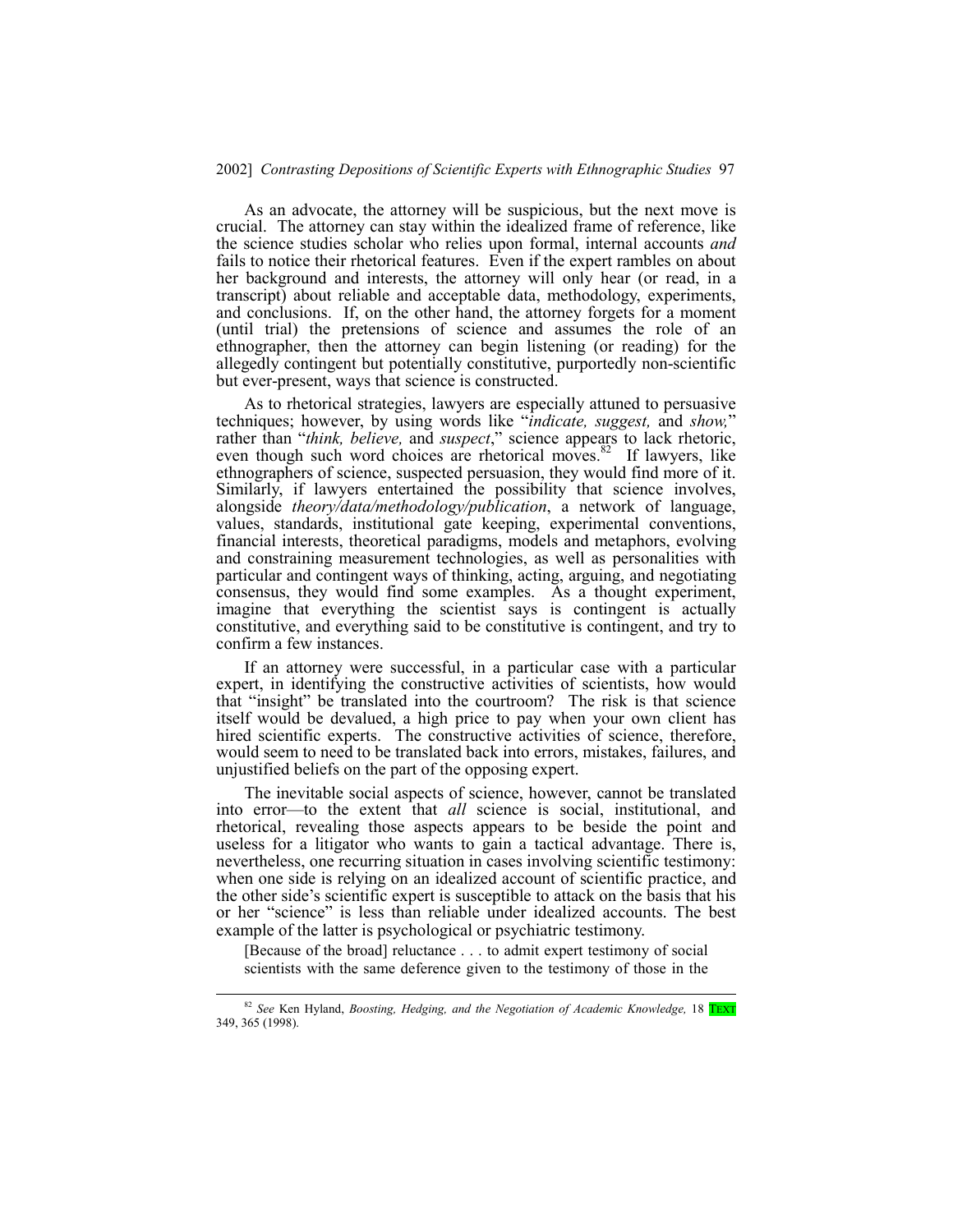physical sciences[,] . . . disagreements between dueling experts in the physical sciences . . . typically focus on the data . . . which is subject to objective analysis. The certainty of the testimony of social scientists, however, is limited by the nature of their field.<sup>83</sup>

The "trepidation," on the part of a dissenting appellate judge in *United States v. Smithers*<sup>84</sup> as well as on the part of the trial judge whose reluctance had been challenged on appeal, represents an idealized view of science—note the references to objectivity, determinate data, and certainty. Because the testimony excluded by the trial judge in *Smithers* was eyewitness identification, and "few ideas of social science can match the level of acceptance of many of the research findings in human memory and perception that eyewitness experts relate in their testimony,<sup>385</sup> the appellate majority confirmed that psychological studies of limitations of perception and memory in eyewitness identification are now a "scientifically sound and proper subject of expert testimony.<sup>86</sup> Indeed, *Smithers* joins a line of cases in which trial judges, who excluded experts on the basis of an idealization of science, have been reversed.<sup>8</sup>

Psychotherapists who appear as experts have been dealing with skepticism for years, and are advised on cross-examination to use the "push-pull technique"—rather than becoming defensive and push back into a defensive posture, "the witness pulls in the same direction."<sup>88</sup> If asked whether critics have considered the clinical interview "a subjective, unstandardized, and unreliable method," the witness does not claim reliability but agrees that some "people say the clinical interview is absolutely worthless and absolutely useless."<sup>89</sup> If asked whether she doubts that she has "done everything possible in such a complex evaluation," she replies that even "after I go beyond all of the routine and expected procedures, I do wonder what else I might have done.<sup>390</sup> And when asked why she has not published even one article, the witness can reply,  $\lq$ [N]ot only have I not published even one article, I also have not given any presentations at any professional meetings anywhere.<sup>791</sup> In such a case, ìsome witnesses may choose to add that writing articles and making

 $^{90}$  *Id.* 

 $83$  United States v. Smithers, 212 F.3d 306, 327–28 (6th Cir. 2000) (Batchelder, J., dissenting). <sup>84</sup> *See id.*

<sup>85</sup> FAIGMAN ET AL., *supra* note 6, at 381 (citing Saul Kassin, V. Anne Tubb, Harmon M. Hosch, & Amina Memon, *On the "General Acceptance" of Eyewitness Testimony Research: A New Survey of the Experts*, 56 AM. PSYCHOLOGIST 405, 405 (2001)).

<sup>86</sup> *Smithers*, 212 F.3d at 313.

<sup>87</sup> *See* Lewis H. LaRue & David S. Caudill, *Post-*Trilogy *Science in the Courtroom: What are the Judges Doing?*, 13 J. CIV. LITIG. 341, 344-49 (2001-2002) (discussing cases where (i) medical diagnostic reliance on patient reports, (ii) uncertainty, (iii) alternative explanatory models, (iv) reliance on teams, (v) probabilistic analyses, and (vi) work that had not been peer reviewed and published were all considered unscientific at trial but on appeal were found to be characteristic of science).

<sup>88</sup> STANLEY L. BRODSKY, TESTIFYING IN COURT: GUIDELINES AND MAXIMS FOR THE EXPERT WITNESS 164 (1991).

<sup>89</sup> *Id.* at 165.

<sup>91</sup> *See id; see also* Smith v. Ford Motor Co., 215 F.3d 713, 720 (7th Cir. 2000) (publication is not typical for some types of methodology).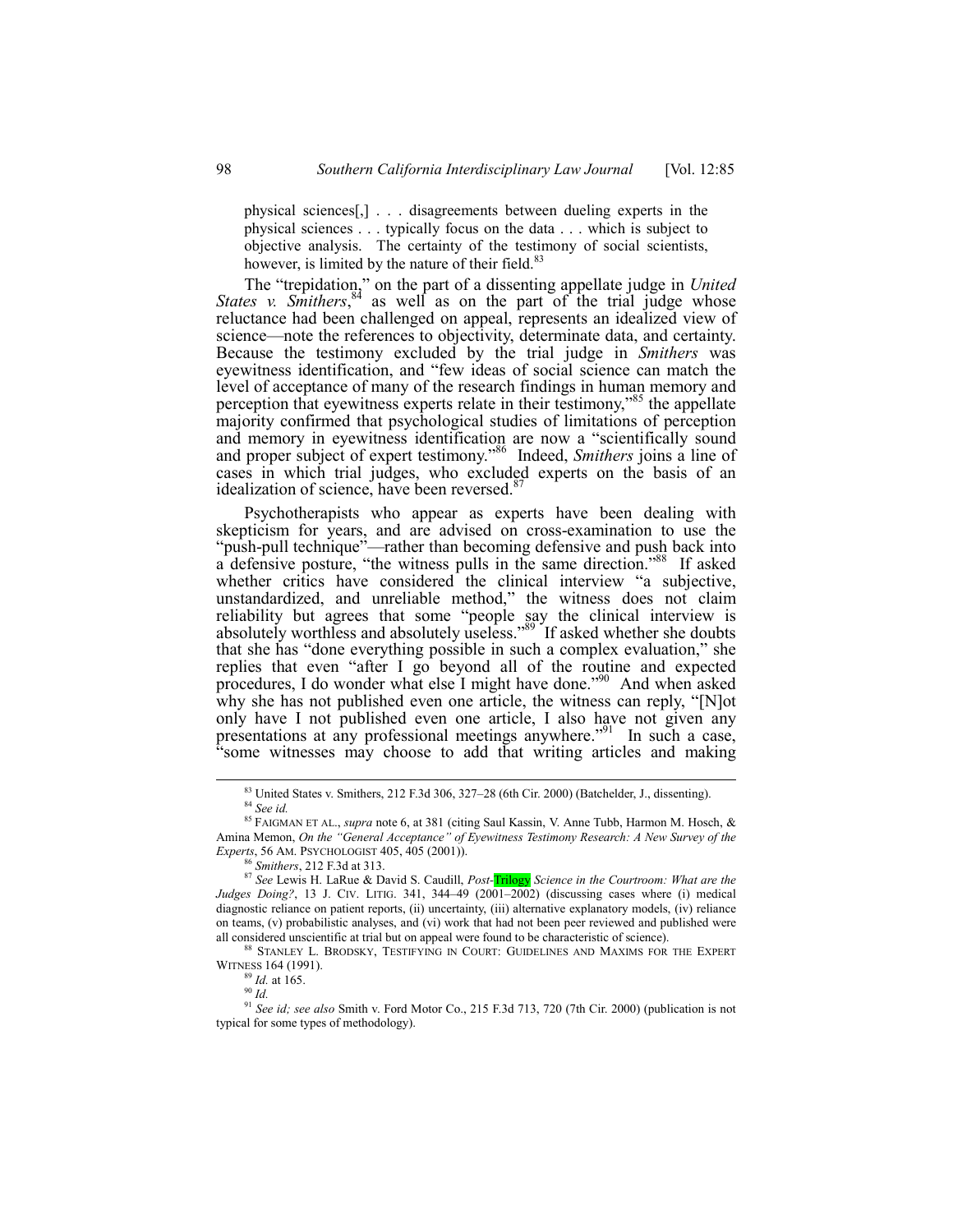presentations is not what they do, so it should not be surprising that they have not published or presented anywhere.<sup> $292$ </sup> This technique can be seen as an attempt to devalue or deflate idealizations of science in the face of attacks that rely on such idealizations.

A final example is the current attack on "evidence-based medicine" the phenomenon of doctors who make treatment decisions on the basis of current research findings—as potentially biased because of conflicts of interest in biomedical literature.<sup> $\frac{1}{93}$ </sup> Because the critique of evidence-based medicine relies on an idealized view of science as disinterested, evidence that all of science is "interested" helps to deflate this critique. Ethnographic methodology therefore seems most valuable to the litigator presenting an expert who will be attacked on the basis that such an expert does not meet the idealized standard of science and that the opposing  $expect$  will. Indeed, an epistemologically symmetrical analysis—typical among sociologists who do not evaluate science as good or bad but rather seek to show that all science is social, institutional, and rhetorical—"is almost always more useful to the side with less scientific credibility. . . . The side with fewer scientifically or socially credentialed resources is more likely to attempt to enroll [such a] researcher, whereas the bettercredentialed side views an epistemologically symmetrical analysis as threatening to its cognitive and social authority  $\ldots$ .  $\ldots$ <sup>94</sup>

From the point of view of those who have adopted an idealized view of science, i.e., as formally constituted without regard to social, institutional, and rhetorical contingencies, a sociological or rhetorical analysis seems to be an attack on science itself—a reduction of all science to junk science. From the sociological or rhetorical point of view, however, a social, institutional, and rhetorical account of science is merely descriptive of how science works, and is, therefore, critical only of idealized accounts. In short, if an attorney anticipates an attack on his or her own side's expert as biased or interested, deposition of the opposing expert should attempt, using ethnographic methodology, to show that all science is "biased" or "interested"—not perniciously but normally— in its very constitution as knowledge.

 <sup>92</sup> *See* BRODSKY, *supra* note 88, at 165.

<sup>93</sup> *See* J. Douglas Peters, *Evidence-Based Medicine in Court*, TRIAL, July 2002, at 74. Peters, from the perspective of a plaintiff's attorney, acknowledges the following: "[E]vidence-based medicine and clinical practice guidelines can be a boon to health care and help ensure just outcomes in civil litigation. But when those guidelines have been corrupted, either directly or as a result of manipulated medical studies, they can be used to gain unjust results.<sup>"</sup> *Id.* at 75. Major "corporations—more so than individual litigants—have the resources to design, define, and fund science that supports their case." *Id.* at 77; *see also* Lars Noah, *Medicineís Epistemology: Mapping the Haphazard Diffusion of Knowledge in the Biomedical Community*, 44 ARIZ. L. REV. 373, 406-12 (2002) (discussing conflicts of interest in biomedical research).

<sup>94</sup> Scott et al., *supra* note 17, at 490.